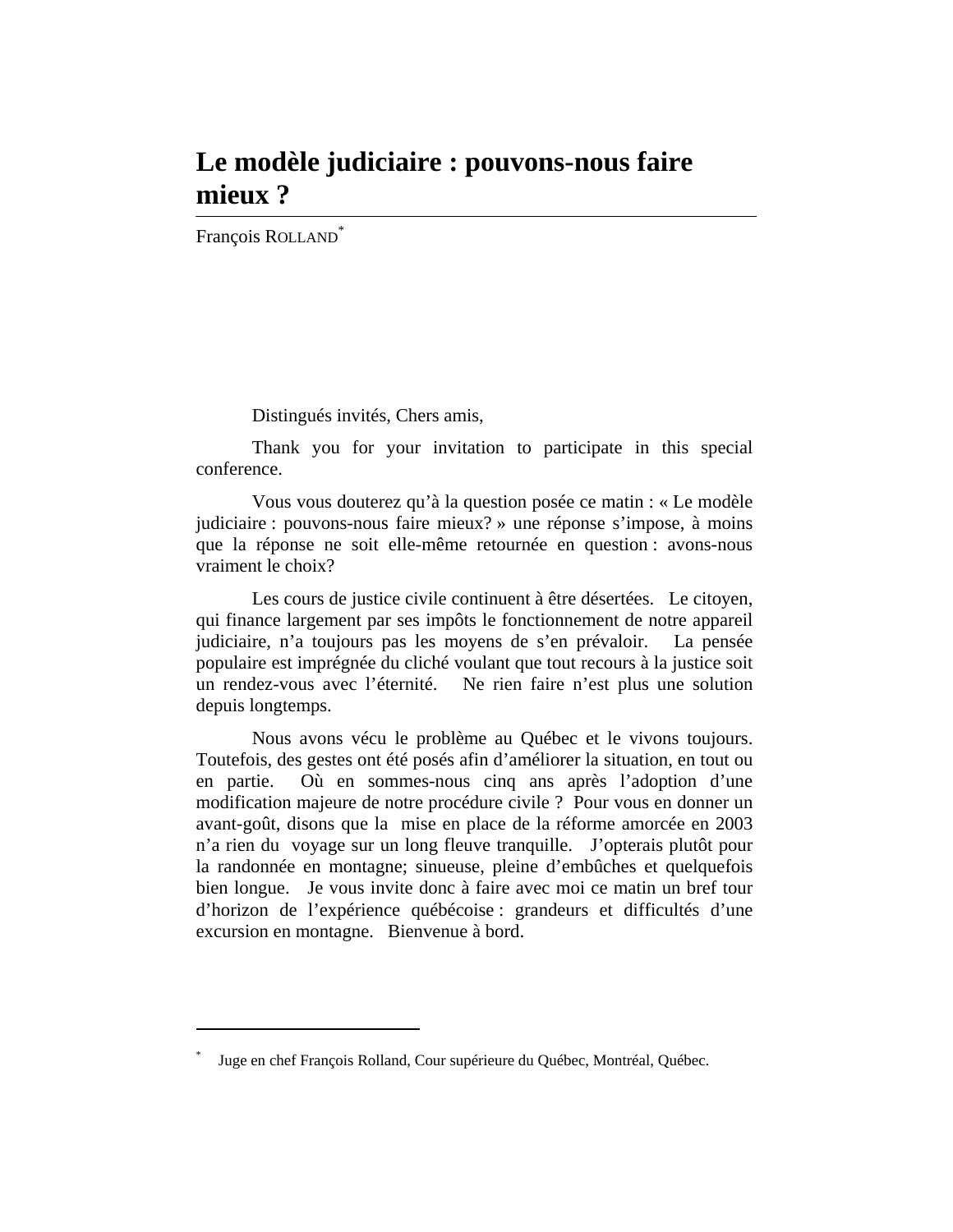C'est en 1998 que l'alarme a sonné au Québec à l'égard de la désaffection croissante du système de justice civile.

At that time, a committee composed of practicing lawyers, law professors, regulators and judges, was appointed to study the problem and propose solutions. It started its work with a vast consultation within the legal profession. Three years later, in July 2001, a report was tabled whose title aptly portrays the ambitiousness of the project: « Vers une nouvelle culture judiciaire – Towards a new judicial culture ».

A majority of the report's recommendations became law on January 1, 2003. For the most part, they revolve around the following goals:

- Simplification of proceedings;
- Reduction of delays; and
- Control of costs.

The objective of this reform is truly ambitious: to establish a faster, more efficient and less costly justice system that will improve access to justice and increase public confidence.

La réforme vise à la fois à consolider les acquis et à implanter une nouvelle philosophie dans l'utilisation de la procédure civile; une nouvelle culture judiciaire basée sur quatre principes :

- la bonne foi;
- la proportionnalité des moyens mis en œuvre par rapport aux objectifs poursuivis;
- le pouvoir de la Cour d'intervenir afin d'assurer une saine gestion du dossier et le bon déroulement de l'instance; et enfin
- la conciliation judiciaire.

Je vous lis les articles pertinents, ils représentent le cœur de cette nouvelle culture que veut promouvoir la réforme.

In a rare moment of metaphysical musing, our legislator expounded the philosophy behind the reform by way of three new articles to our Code of Civil Procedure: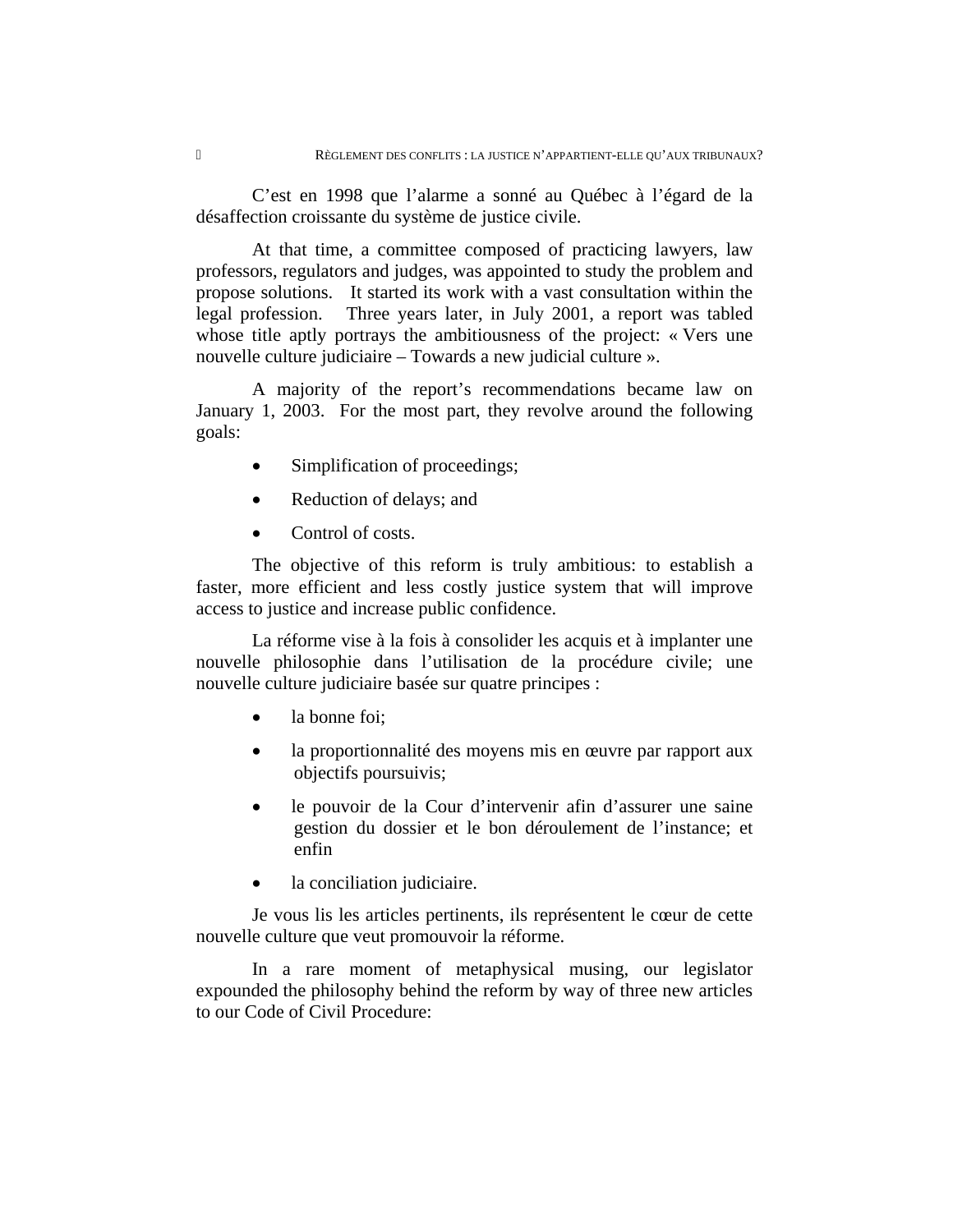*Art. 4.1 - Subject to the rules of procedure and the time limits prescribed by this Code, the parties to a proceeding have control of their case and must refrain from acting with the intent of causing prejudice to another person or behaving in an excessive or unreasonable manner, contrary to the requirements of good faith.* 

The court sees to the orderly progress of the proceeding and intervenes to ensure proper management of the case.

*Art. 4.2 - In any proceeding, the parties must ensure that the proceedings they choose are proportionate, in terms of the costs and time required, to the nature and ultimate purpose of the action or application and to the complexity of the dispute; the same applies to proceedings authorized or ordered by the judge.* 

and

*Art. 4.3 - The courts and judges may attempt to reconcile the parties, if they consent, in any matter except a matter relating to personal status or capacity or involving public policy issues.* 

In family matters or matters involving small claims, it is the judge's duty to attempt to reconcile the parties.

These provisions set out the ground rules by which the parties and their legal counsel—*and the Court—* must manage their court files.

Quels moyens procéduraux a-t-on mis à la disposition des justiciables afin d'atteindre ces objectifs de simplification des procédures, de réduction des délais et de meilleur contrôle des coûts ?

**D'abord** le recours à une procédure unique d'accès au tribunal : la requête introductive d'instance. Once the proceedings served, and before the date indicated for the initial appearance of the case before the Court, the parties must negotiate an Agreement as to the Conduct of Proceedings—what we often call in French an « échéancier ».

This agreement is nothing more than a schedule or timetable for each procedural step to be followed: preliminary exceptions, disclosure of exhibits, filing of pleadings and affidavits, examinations on discovery, filing of experts' reports and the like. It also indicates whether this is a case where an oral, rather than a written, defence is appropriate.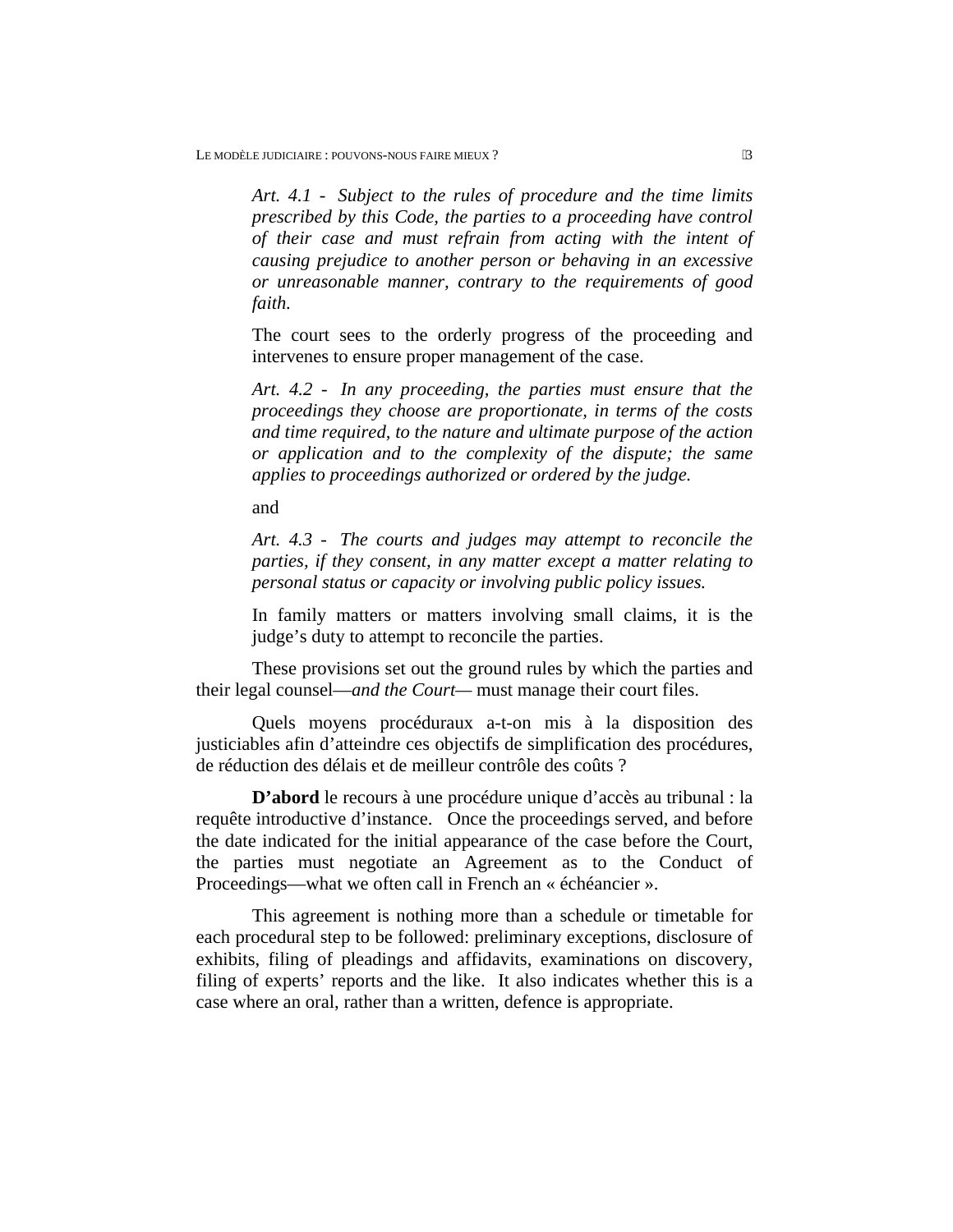This agreement is designed to be the masterpiece of the Reform as it allows and forces litigants to sit at the beginning of the proceedings and to talk and communicate together.

But most of all, and this is one of the key points of the reform, the plaintiff has a peremptory time limit of 180 days after service of the initial proceedings (one year in family matters) to inscribe the case for proof and hearing (for trial). This entails completing its record and producing all documents, medical and expert reports, transcripts and the like that it intends to use at trial.

Should that not be done, the Code provides that the plaintiff is deemed to have discontinued the action.

Once the case inscribed, the defendant has 30 days to complete its record, produce its documents and inscribe for proof and hearing.

These delays are mandatory and, in principle, may not be extended even with the parties' consent. The court has sole authority to extend the time limit, upon request by a party and if justified by the complexity of the matter or by special circumstances, a request which our judges are loathe to deny.

**Second moyen procédural :** la conférence de règlement à l'amiable. La nouvelle culture judiciaire favorise le rôle de conciliateur du juge. Cette nouvelle fonction s'exerce par le biais de conférences de règlement à l'amiable. Pour reprendre les mots du législateur : « the purpose of a settlement conference is to facilitate dialogue between the parties and help them to identify their interests, assess their positions, negotiate and explore mutually satisfactory solutions ».

A settlement conference is held in private, at no cost to the parties and without formality, in the presence of the parties, and, if the parties so wish, in the presence of their attorneys. With the consent of the parties, the presiding judge may meet with the parties separately. Other persons may also take part in the conference, if the judge and the parties consider that their presence would be helpful in resolving the dispute.

**Troisième moyen procédural :** la gestion de l'instance par un juge. The reform also adds provisions creating case management conferences. The Chief Justice may also order « special case management » due to the nature or complexity of the issues or because an extension of the 180-day time limit has been granted. The objective of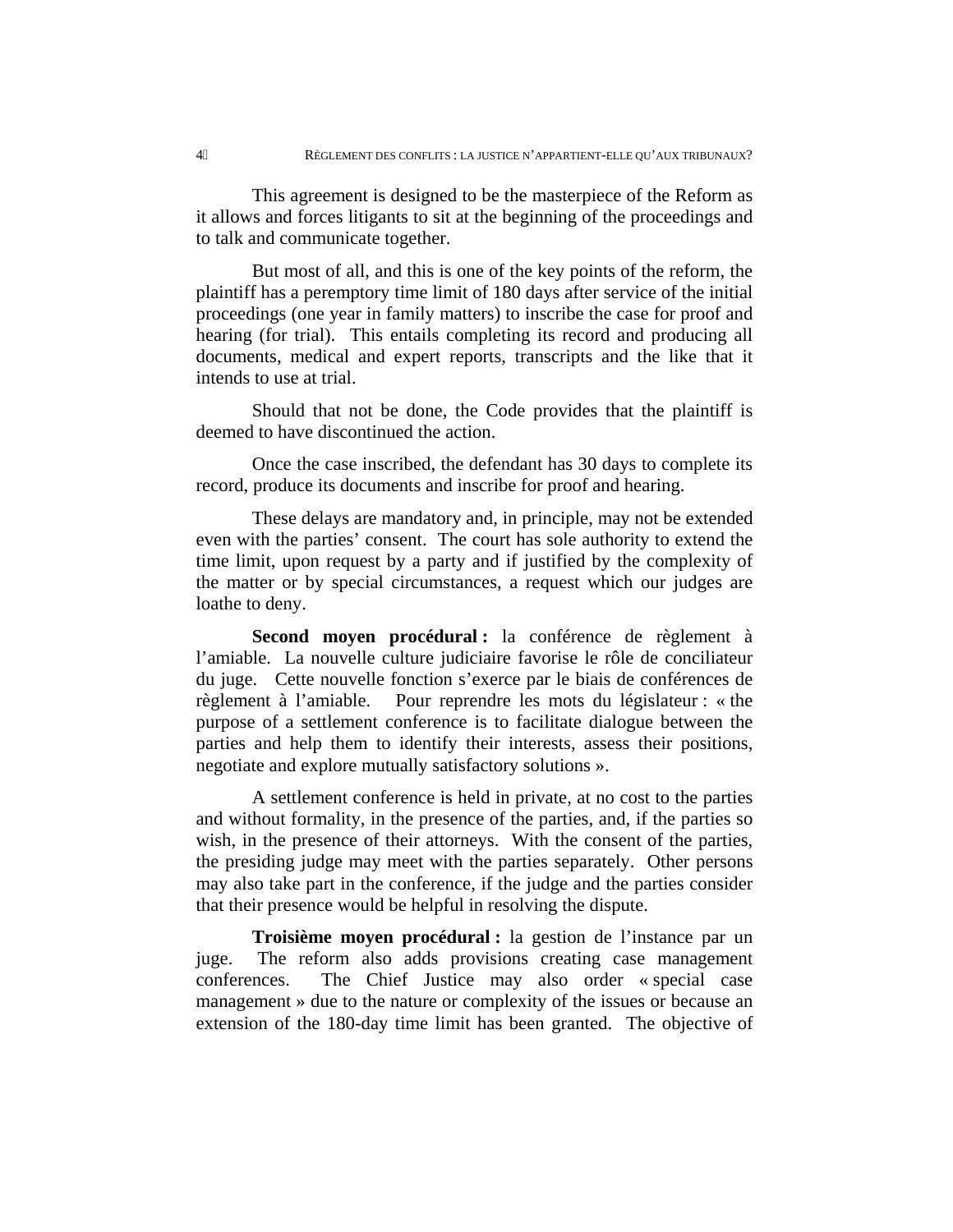special case management is to facilitate the progress of a case, not to burden it further.

Voilà les grandes lignes de la réforme de la procédure civile en vigueur au Québec depuis janvier 2003, bientôt cinq ans.

Maintenant, quel bilan peut-on en faire?

Si j'avais à y accoler un qualificatif, j'utiliserais le mot « nuancé », c'est-à-dire ni tout à fait noir ni tout à fait blanc, pour qualifier l'expérience jusqu'à maintenant.

Au plan proprement procédural, qui visait à mieux encadrer tout le processus de mise en état du dossier et à mieux contrôler les jours d'audition requis, nous avons encore beaucoup de chemin à parcourir. Neuf dossiers sur dix s'alignant pour un procès font l'objet d'une demande de prolongation du délai « péremptoire » de 180 jours (un an en matière familiale); demande qui est généralement accordée par le juge.

La règle de la proportionnalité doit souvent être rappelée aux parties afin que les moyens mis en œuvre demeurent proportionnels aux enjeux recherchés. À ce chapitre, toute la question des expertises fait l'objet d'une attention particulière depuis plusieurs mois. On sait en effet que ces dernières sont souvent très coûteuses, en plus d'être la source de délais importants lorsque les experts doivent comparaître. Nous rencontrons une certaine résistance de la part du Barreau à favoriser l'expert unique pour éclairer le tribunal.

Il en est de même pour le recours à un juge lorsque des objections sont soulevées à des questions posées dans le cadre d'un interrogatoire hors Cour. Nous souhaitons qu'elles soient prises sous réserve et tranchées par le juge du procès, plutôt que d'être référées automatiquement à un juge.

Je pourrais également vous parler de la défense orale que le nouveau code veut promouvoir, qui semble maintenant boudée par les avocats, même dans des matières où son utilisation était courante avant la réforme.

On observe également comme tendance lourde un accroissement systématique des jours d'audition requis par les avocats pour la tenue du procès. Ainsi, même si d'une part le nombre de dossiers ouverts à la Cour a connu une baisse considérable au cours des dernières années, le nombre de « jours-juges » requis aux fins d'audition n'a guère varié puisque chaque dossier dure maintenant beaucoup plus longtemps.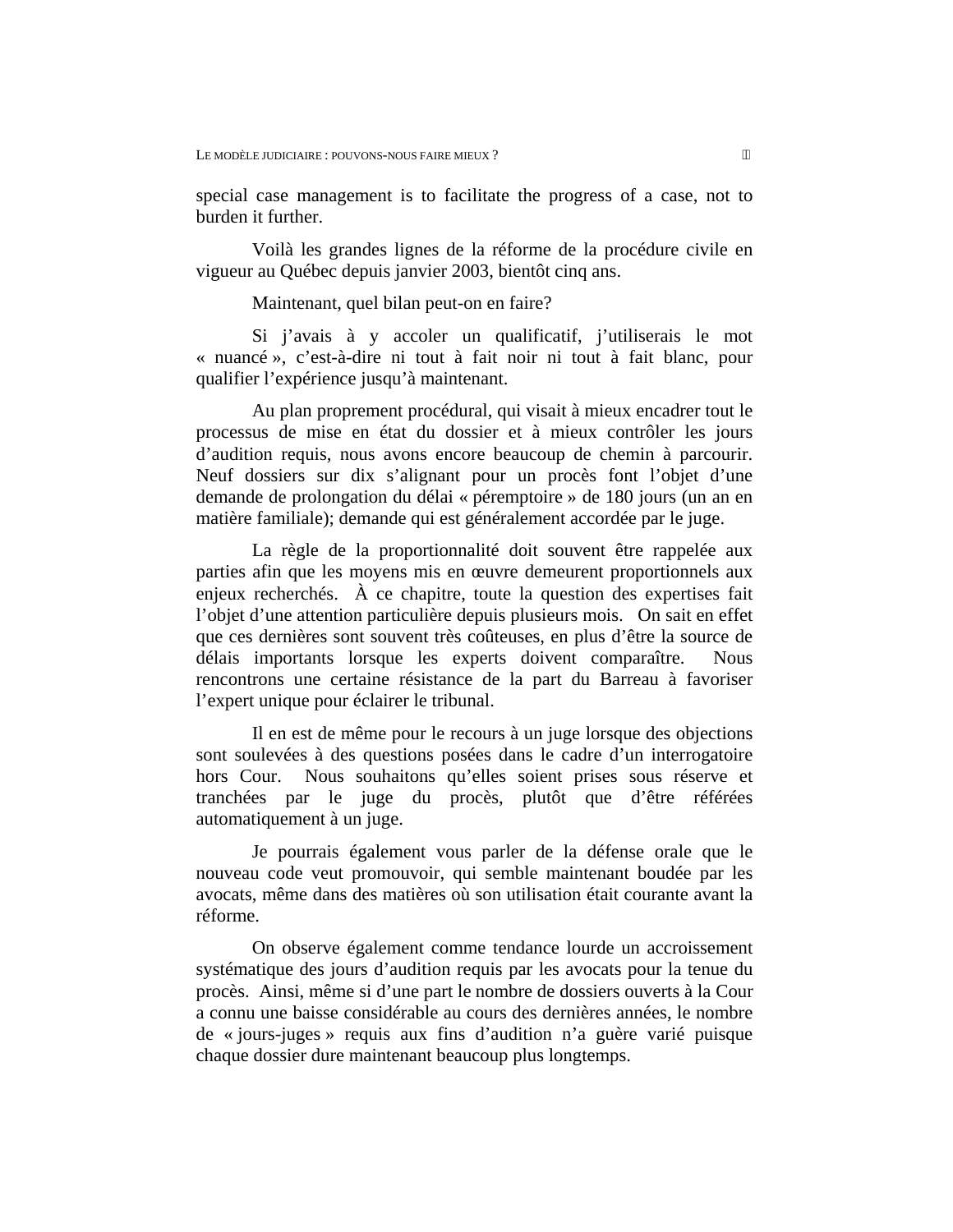Malheureusement, vous l'aurez deviné, tous ces phénomènes se traduisent par une note de frais également élevée pour les justiciables; rien pour améliorer l'accès à la justice.

Au chapitre du recours aux conférences de règlement à l'amiable, nous pouvons théoriquement qualifier l'expérience de succès. Un nombre considérable de dossiers sont maintenant acheminés en conférence de règlement. Mais ils le sont souvent tard dans le processus de préparation du dossier, la plupart du temps quelques mois seulement avant la tenue du procès et après que de nombreux frais ont déjà été engagés. Les parties y trouveraient probablement beaucoup mieux leur compte si elles y avaient recours plus tôt, alors que le dossier en est à ses premiers préparatifs.

It would be great if these settlement conferences were helping to settle cases that would not have been settled otherwise.

Is that the case?

Well, in 2001, when there were no settlement conferences presided by a judge, out of 100 cases filed in the Superior Court of Québec, seven cases ended with a judgment after a trial.

On December 31, 2005, three years after the introduction in our Civil Code of Procedure of the provisions on settlement conferences, guess what: out of 100 cases introduced in the Superior Court, still 7% ended with a judgment after a trial. By the way, in Ontario, the figure is 4%!

We have the impression that we allocate resources to preside over settlement conferences to settle cases that would be settled in any event for the most part. It will be interesting to see what next series of statistics reveal.

Je connais l'adage voulant que le pire des règlements vaille souvent mieux que le meilleur des procès. Il est plus que probable qu'en termes de satisfaction des parties, les conférences de règlement soient de beaucoup préférables. Mais au simple plan comptable, la chose n'est pas évidente, compte tenu du temps/juge investi par rapport au nombre de dossiers réglés.

The other problem with these conferences is that they are taking longer. We used to schedule them in half-day sessions: 2 1/2 to 3 hours. Now, they normally extend over two sessions, or a full day, and it is not uncommon to see conferences that last two, even three, days. I don't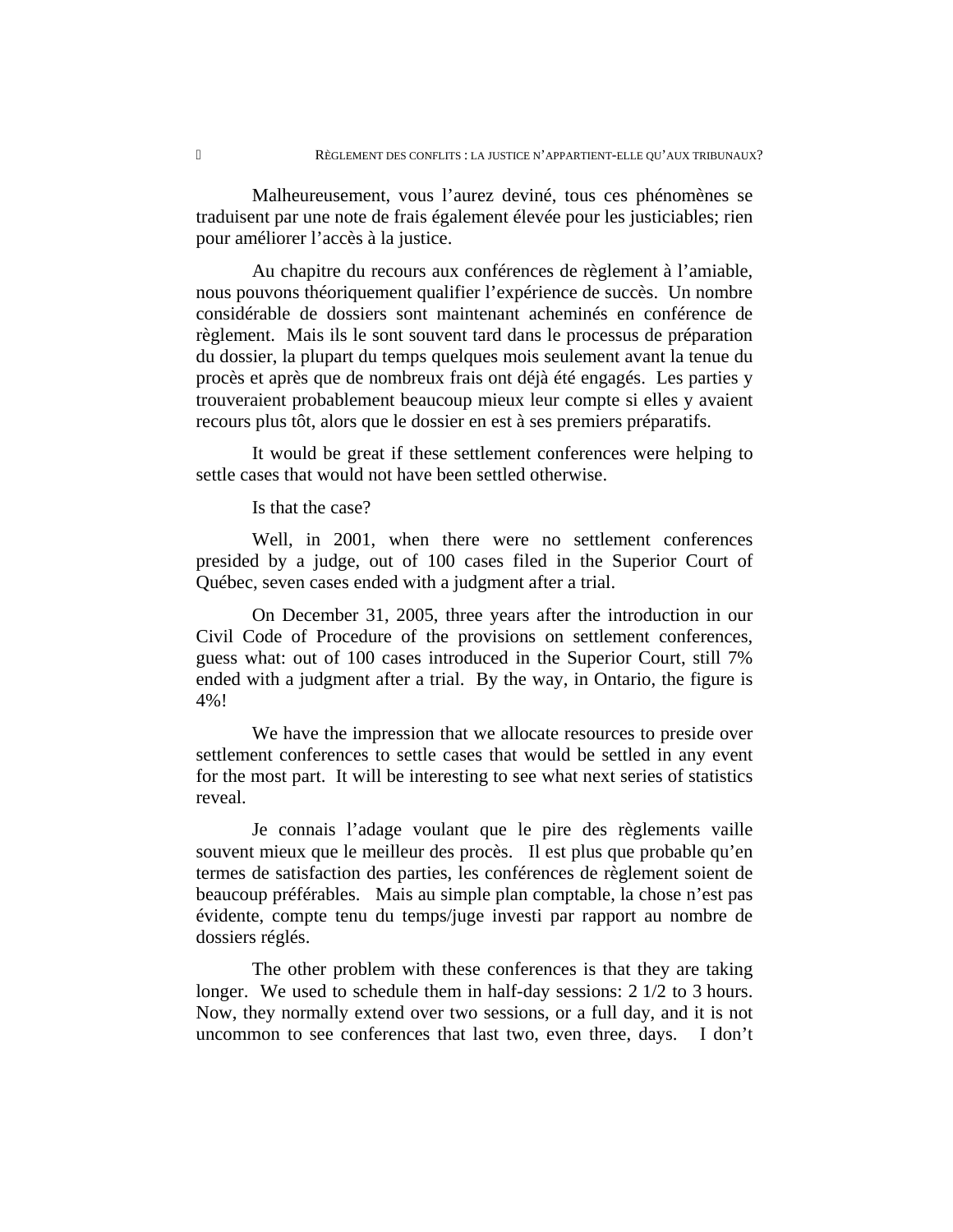know why, but it seems that it is not only trials that are getting longer and more complicated, but also settlement conferences.

Enfin, quant à la gestion particulière d'instance : dans un monde idéal, il faudrait probablement que chaque dossier destiné à aller à procès fasse l'objet d'une telle attention. Je dis bien « dans un monde idéal ». Mais cela exige beaucoup de temps/juge, une ressource dont nous ne disposons pas actuellement en quantité suffisante. En outre, les recours collectifs, qui sont devenus le nouveau véhicule privilégié afin d'accéder au tribunal à meilleur coût, ont connu une véritable explosion au cours des dernières années; notamment à cause d'amendements législatifs visant à promouvoir leur utilisation.

Or, chacun de ces recours exige une gestion particulière. Et nous en avons plus de 300 actuellement, dont près 275 dans la division de Montréal. Si l'on ajoute à cela les autres dossiers dont la complexité requiert également un tel traitement, on se retrouve avec un nombre considérable de dossiers que chaque juge doit gérer, en plus de sa charge normale d'adjudication à la Cour. C'est beaucoup.

D'autant plus que nous avons eu à régir la venue à procès des dossiers ouverts avant la réforme, pour lesquels le délai de préparation était beaucoup plus élastique, et ceux ouverts après la réforme, qui viennent à procès beaucoup plus vite. Un peu comme sur une autoroute, la circulation à deux voies a été dirigée vers un bassin unique de fixation; ce qui a entraîné un engorgement duquel nous sortons à peine maintenant, après beaucoup d'efforts.

Que conclure des moyens procéduraux implantés dans le cadre de la réforme et de leurs effets?

En termes de délais, les choses se sont quand-même nettement améliorées. Les demandes de jours d'audition à la Cour sont maintenant gérées de façon beaucoup plus serrée et cela produit des résultats remarquables.

Par exemple, alors que le délai entre la date d'inscription d'une cause et le début du procès se chiffrait autour de 37 mois en 2006, nous parlons aujourd'hui d'un délai qui se situe plus près de 19 mois.

Par contre, en termes de coûts pour les justiciables, j'ai l'impression que les choses n'ont pas beaucoup évolué.

De façon générale, l'accès au tribunal demeure l'apanage d'une minorité. Les particuliers sont maintenant en très petit nombre à la Cour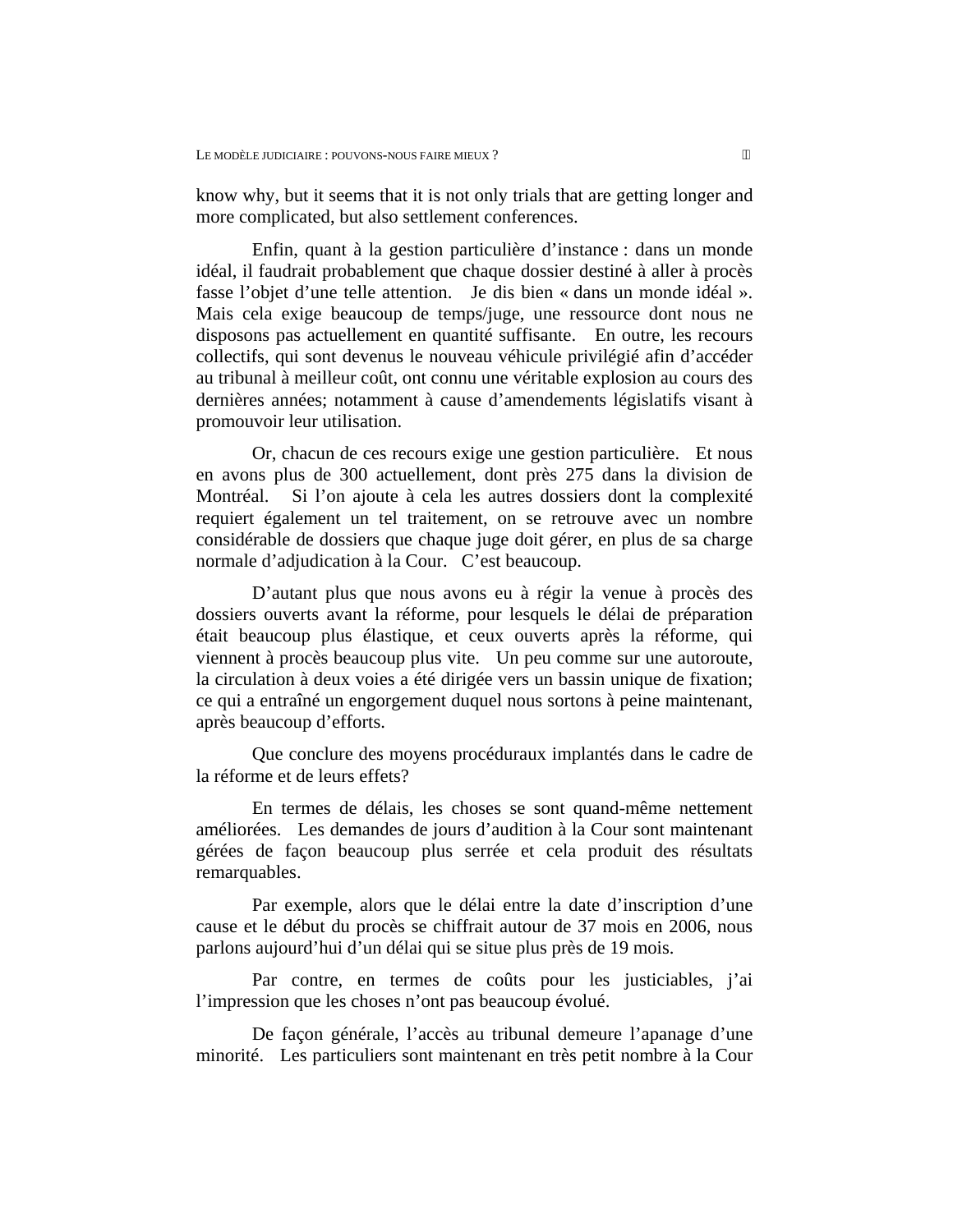supérieure, dont la juridiction au Québec—*je vous le rappelle—*porte sur les affaires de \$70,000 et plus. Dans les centres urbains, les sociétés et organismes représentent la majeure partie de la clientèle, en plus des affaires familiales. En périphérie, ce sont les affaires familiales qui accaparent la très large part des activités de la Cour.

Avec tout cela, vous me direz que la réforme semble un échec ? Je ne le crois pas.

Il fallait faire quelque chose et nous l'avons fait, et continuons de le faire, nous l'espérons et le croyons, le plus efficacement possible. La mécanique mise en place demeure très bonne dans l'ensemble.

Alors pourquoi les choses ne semblent-elles pas s'être améliorées sur tous les fronts ?

La cause principale, c'est que la nouvelle culture judiciaire, c'està-dire le changement des mentalités qui se traduit par des changements dans les faits, est lente à se produire, aussi bien chez les avocats que chez les juges qui ont maintenant un rôle important—*et nouveau—*à jouer dans la gestion de l'instance.

Ainsi, si des avocats ne s'entendent pas sur des façons d'alléger les procédures et d'abréger les délais alors qu'ils en ont les moyens, et si la chose n'est pas portée à l'attention du juge, il ne se passera rien. Et rien n'aura changé.

Et si la chose est portée à l'attention du juge et que ce dernier n'intervient pas de façon proactive, il ne se passera rien, non plus. La réforme ne pourra prendre vie.

Si les avocats persistent à écarter d'emblée le choix d'un expert commun, alors que le rôle de ce dernier est d'éclairer la Cour sur des questions techniques et non pas de l'influencer dans un sens ou dans l'autre, selon l'intérêt des parties, peu de choses vont changer. Évidemment, l'idée d'un expert commun n'est pas applicable à tous les dossiers.

D'autre part, si le juge omet ou refuse d'imposer l'expert unique alors que cela pourrait être une solution, faute d'accord des parties, ou s'il refuse de désigner son propre expert, cela multiplie les expertises, les coûts et les délais.

En dépit de tout cela, je demeure optimiste. Les choses bougent; plus lentement qu'on le souhaiterait, mais elles bougent. Ceux qui